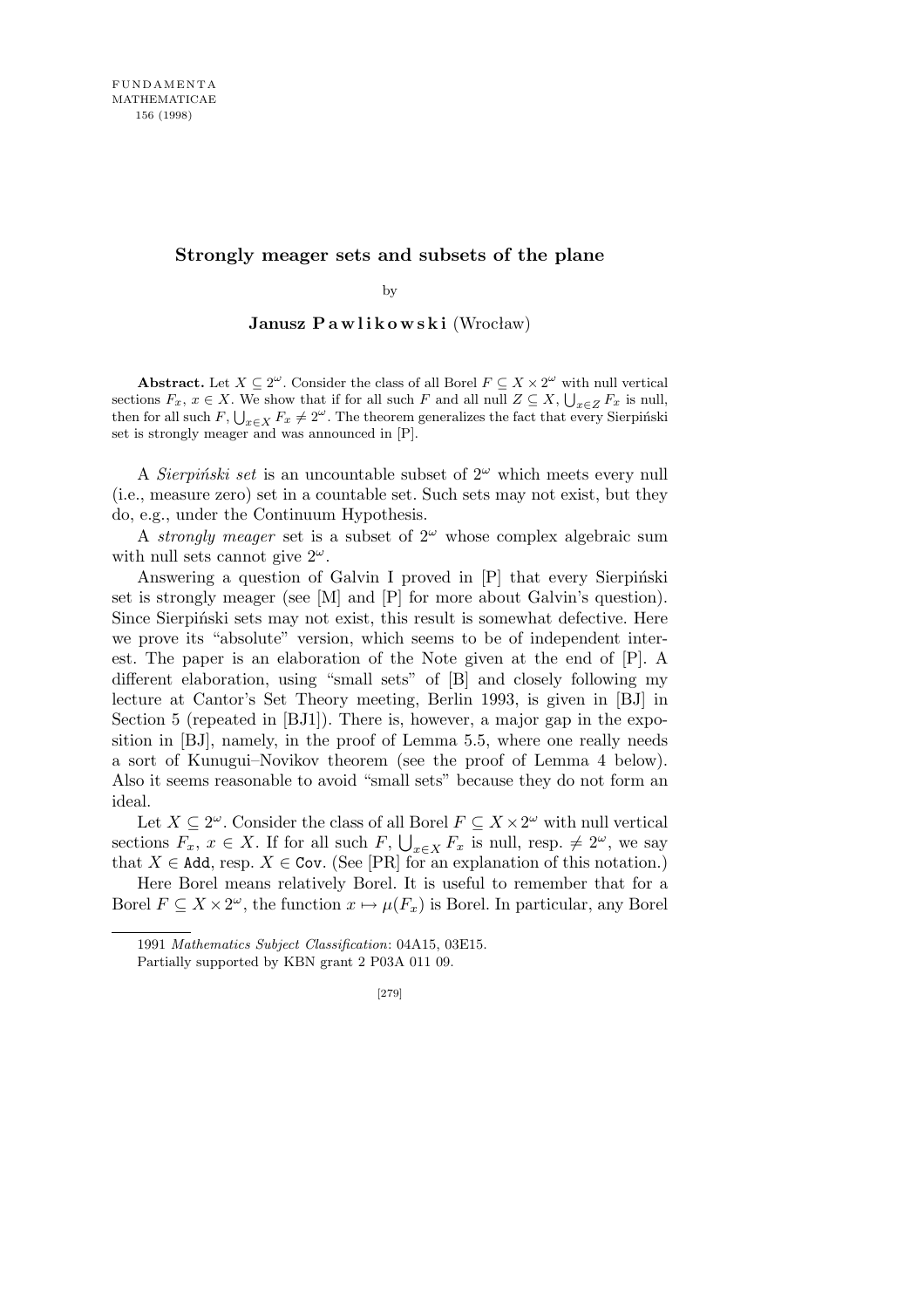subset of  $Y \times 2^{\omega}$ ,  $Y \subseteq X$ , with all vertical sections null, extends to a Borel subset of  $X \times 2^{\omega}$  with all vertical sections null.

THEOREM. Suppose that every null subset of  $X \subseteq 2^{\omega}$  is in Add. Then  $X \in \text{Cov}.$ 

The theorem implies that every Sierpinski set is strongly meager as follows. Suppose  $X \subseteq 2^{\omega}$  is a Sierpinski set. Let  $D \subseteq 2^{\omega}$  be null. We want to see that  $D + X \neq 2^{\omega}$ . Consider

$$
F = \bigcup_{x \in X} \{x\} \times (D + x).
$$

Clearly *F* is a Borel subset of  $X \times 2^{\omega}$  and all its vertical sections are null. Also, every null subset of  $X$ , being countable, is in Add. So, by the theorem,  $x \in X$   $F_x \neq 2^\omega$ . But  $D + X = \bigcup_{x \in X} F_x$ .

NOTATION. Given a set *K* and  $A \subseteq 2^K$ , let  $\mu(A)$  be the measure of *A* in the product measure arising from assigning to each point in *{*0*,* 1*}* weight 1/2. Note that if *K* is finite, then  $\mu(A) = |A| \cdot 2^{-|K|}$ .

For  $K \subseteq L \subseteq \omega$  and  $A \subseteq 2^L$  let  $[A] = \{t \in 2^{\omega} : t | L \in A\}$  and let  $A|K = \{t|K : t \in A\}$ . Likewise, for  $A \subseteq (2^L)^k$  let  $[A] = \{(t_1, \ldots, t_k) \in$  $(2^{\omega})^k : \langle t_1 | L, \ldots, t_k | L \rangle \in A$ .

Clearly  $\mu(A) = \mu([A])$ . Note that any clopen subset of  $2^{\omega}$  can be written as [*A*] for some  $A \subseteq 2^n$ . Also for  $A \subseteq 2^n$  and  $m > n$ ,  $[A] = [B]$ , where  $B = \{ \tau \in 2^m : \tau | n \in A \}.$ 

For  $\sigma \in \omega^{\leq \omega}$  of length  $n+1$ , let  $\sigma^*$  be  $\sigma|n$ .

We use the following abbreviations:

- *∃<sup>∞</sup>* there exist infinitely many,
- *∀*<sup>∞</sup> for all but finitely many,

$$
\bigvee_n \cdots \bigcap_m \bigcup_{n>m},
$$
  

$$
\bigwedge_n \cdots \bigcup_m \bigcap_{n>m}.
$$

For  $F \subseteq X \times T$  and  $x \in X$  let  $F_x = \{t \in T : \langle x, t \rangle \in F\}$ . Likewise, for  $F \subseteq X \times S \times T$ ,  $x \in X$ ,  $s \in S$ , let  $F_{xs} = \{t \in T : \langle x, s, t \rangle \in F\}$ , etc. In particular, if  $F \subseteq X \times (2^{\omega})^{\omega}$ ,  $t_0, \ldots, t_n \in 2^{\omega}$ , then

$$
F_{xt_0...t_n} = \{ \langle t_{n+1}, \ldots \rangle \in (2^{\omega})^{\omega} : \langle x, t_0, \ldots, t_n, t_{n+1}, \ldots \rangle \in F \}.
$$

Let  $F[X] = \bigcup_{x \in X} F_x$ . If *F* has all sections  $F_x, x \in X$ , null, we say that *F* is *X*-*null*.

The following simple lemma is crucial.

LEMMA 1. Let every null subset of *X* be in Add. Suppose  $F \subseteq X \times (2^{\omega})^{\omega}$ *is Borel and X*-null. Then, *given null*  $Y \subseteq X$ , *there exist*  $t \in 2^\omega$  *and Borel null*  $Z \subseteq X \setminus Y$  *such that*  $F_{xt}$ ,  $x \notin Z$ , *are null.*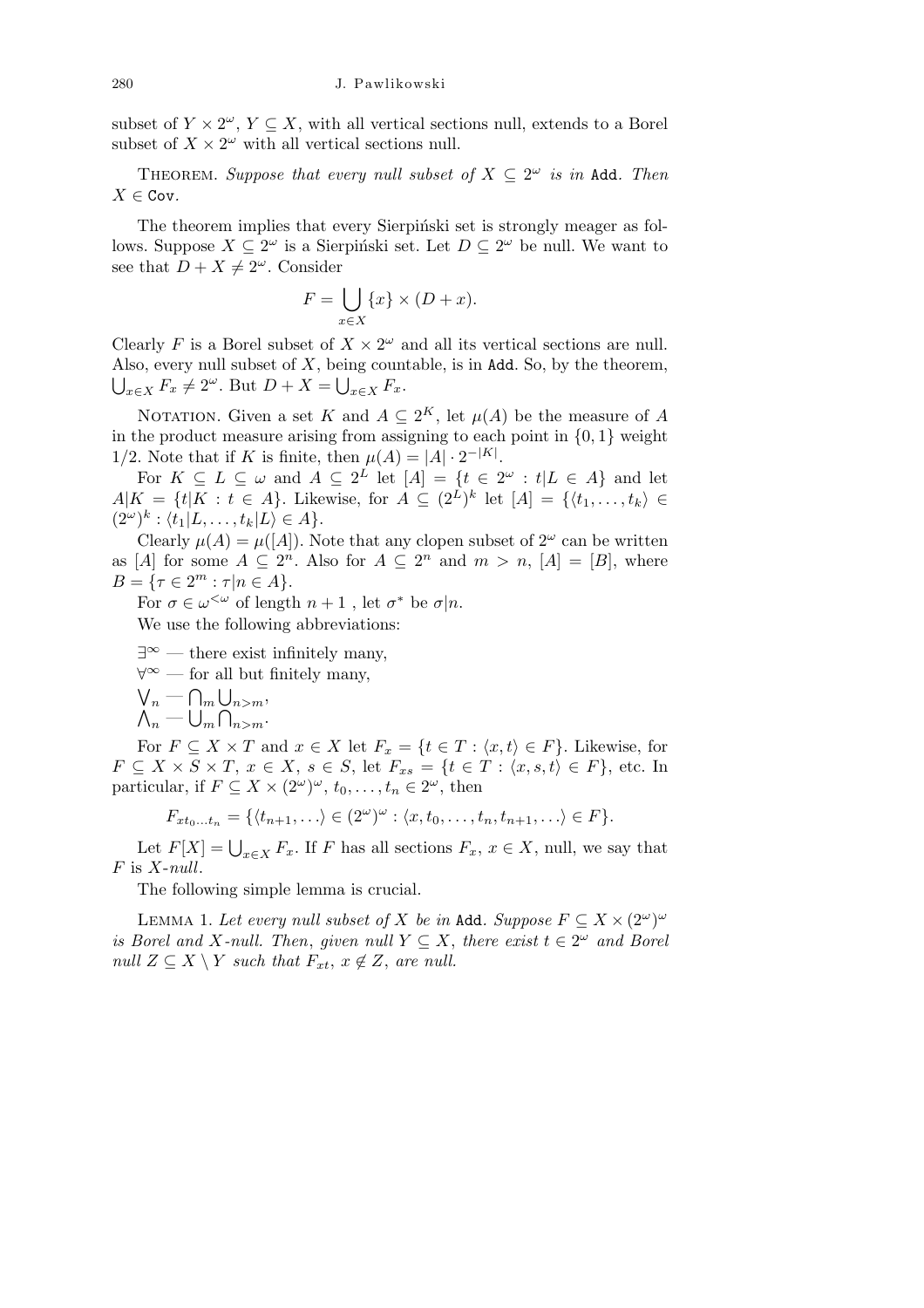P r o o f. Let

$$
G = \{ \langle x, t \rangle \in X \times 2^{\omega} : \mu(F_{xt}) > 0 \}.
$$

Then *G* is Borel and *X*-null. By Fubini's theorem find  $t \in 2^{\omega} \setminus G[Y]$  such that

$$
Z = \{x : \langle x, t \rangle \in G\}
$$

is null. (This is possible because  $G[Y]$  is null.)

We shall need the following property B, which is a Borel version of property *H* of Hurewicz (for more see [FM], [PR]):

*X*  $\subseteq$  2<sup>*ω*</sup> has *property* **B** if, given for each  $n \in \omega$  a Borel cover  $\{U_k^n\}_{k \in \omega}$ of *X*, there exist  $k_n$ 's such that  $X \subseteq \bigwedge_n \bigcup_{k \leq k_n} U_k^n$ .

It is not hard to see that we can use increasing covers in this definition and write  $X \subseteq \bigwedge_n U_{k_n}^n$ . Also, easily, X has property B iff for any Borel function  $f: X \to \omega^\omega$ ,  $f[X]$  is *dominated*. ( $Y \subseteq \omega^\omega$  is *dominated* if there exist  $z \in \omega^\omega$  such that  $\forall^\infty n \ y(n) < z(n)$ , for all  $y \in Y$ .) Moreover, it is enough to consider only  $f$  for which all  $f(x)$  are increasing.

The following lemmas are well known.

LEMMA 2. If all null subsets of  $X \subseteq 2^\omega$  have property B, then X has *property* B*.*

Proof. Let  $\{U_k^n\}_{k \in \omega}, n \in \omega$ , be increasing Borel covers of *X*. Find  $k_n$ 's with  $\mu^*(X \setminus U_{k_n}^n) < 2^{-n}$ . Let  $Z = X \setminus \bigwedge_n U_{k_n}^n$ . Then Z is null, so it has property B. Thus  $Z \subseteq \bigwedge_n U_{l_n}^n$  for some  $l_n$ 's. It follows that  $X \subseteq$  $U_{\max(k_n,l_n)}^n$ .

LEMMA 3. (1) If  $A \subseteq 2^{\omega}$  *is null then for any sequence*  $\{\varepsilon_n\}$  *of positive reals there exists an increasing sequence*  $\{a_n\} \in \omega^\omega$  *together with sets*  $B_n \subseteq$  $2^{a_n}$  *of measure*  $\leq \varepsilon_n$ ,  $n \in \omega$ , *such that*  $A \subseteq \bigvee_n [B_n]$ .

by measure  $\leq \varepsilon_n$ ,  $n \in \omega$ , such that  $A \subseteq V_n[D_n]$ .<br>(2) If  $a_n \in \omega$  and  $B_n \subseteq 2^{a_n}$ ,  $n \in \omega$ , are such that  $\sum_n \mu(B_n) < \infty$ , then (2) If  $a_n \in \omega$  and  $D_n \subseteq 2^{-n}$ ,  $n \in \omega$ , are such that  $\sum_n \mu(D_n) < \infty$ , then<br>  $A = \bigvee_n [B_n]$  is null. If moreover  $K \subseteq \omega$  is such that  $\sum_n \mu(B_n) \cdot 2^{|a_n \cap K|} < \infty$ , *then also*  $A | (\omega \setminus K)$  *is null*  $(in 2^{\omega \setminus K})$ .

P r o o f. We prove the first part, the second is straightforward. Given null  $A \subseteq 2^{\omega}$  and  $\varepsilon > 0$ , we can cover *A* by an open set of measure  $\langle \varepsilon / 2^n \rangle$ , which next can be split into disjoint clopen sets. In this way we can find clopens *C*<sub>*i*</sub>, *i*  $\in \omega$ , such that  $A \subseteq \bigvee_i C_i$  and  $\sum_i \mu(C_i) < \varepsilon$ .

Suppose now that  $\{\varepsilon_n\}$  is a sequence of positive reals. Use the above suppose now that  $\{\varepsilon_n\}$  is a sequence of positive reals. Ose the above<br>to find clopens  $C_i$ ,  $i \in \omega$ , such that  $A \subseteq \bigvee_i C_i$  and  $\sum_i \mu(C_i) < \varepsilon_0$ . Next find an increasing sequence  $\{i_n\}$  such that  $\sum_{i\geq i_n}\mu(C_i) < \varepsilon_{n+1}$ . Finally, let  $A_0 = \bigcup_{i < i_0} C_i$  and for  $n > 0$  let  $A_n = \bigcup_{i_{n-1} \leq i < i_n} C_i$ . Then  $\mu(A_n) < \varepsilon_n$  and  $A \subseteq \bigvee_n A_n$ . Each  $A_n$ , being clopen, is of the form  $[B_n]$  for some  $B_n \subseteq 2^{a_n}$ . We can easily arrange that  $a_{n+1} > a_n$ .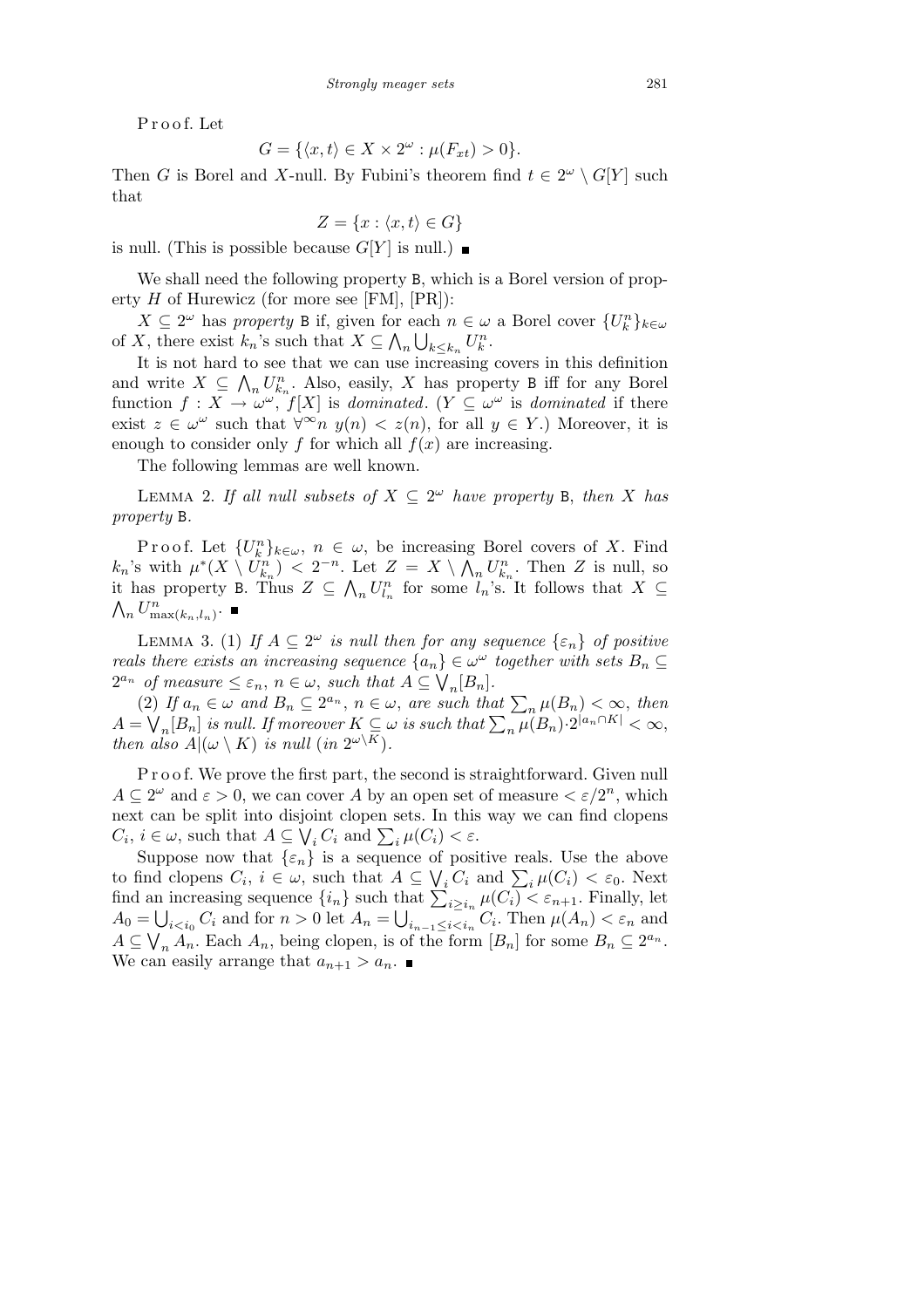It follows from Lemma 3 that, given  ${b_n} \in \omega^\omega$  and null  $A \subseteq 2^\omega$ , there is an increasing  ${a_n} \in \omega^\omega$  such that

$$
\forall^{\infty} n \ | a_n \cap K \leq b_n \ \Rightarrow \ A | (\omega \setminus K) \text{ is null.}
$$

LEMMA 4. *Suppose that*  $F \subseteq X \times 2^{\omega}$  *is Borel X-null. Let*  $\{\varepsilon_n\}$  *be a sequence of positive reals. Then there exist for each n a countable Borel*  $p$  *artition*  $\mathcal{U}_n$  *of*  $X$  *together with integers*  $a_U^n$  *and sets*  $A_U^n \subseteq 2^{a_U^n}$  *of measure*  $\leq \varepsilon_n, U \in \mathcal{U}_n$ , *such that* 

$$
F \subseteq \bigvee_{n} \bigcup_{U \in \mathcal{U}_n} U \times [A_U^n].
$$

*If additionally X has property* B, *we can require that for some increasing*  ${a_n} \in \omega^\omega$  *all*  $a_U^n$ ,  $U \in \mathcal{U}_n$ , *equal*  $a_n$ .

P r o o f. This is a parametrized version of the first part of Lemma 3. We indicate the main steps.

For any  $\varepsilon > 0$  there are Borel sets  $W_i$  and clopens  $C_i$ ,  $i \in \omega$ , such that  $F \subseteq \bigvee_i W_i \times C_i$  and for all  $x \in X$ ,  $\sum_{i \in K(x)} \mu(C_i) < \varepsilon$ , where  $K(x) = \{i :$  $x \in W_i$ .

This follows from the following facts:

• any Borel subset of  $X \times 2^{\omega}$  with open vertical sections can be written as a union of countably many disjoint sets of the form  $W \times C$ , *W* Borel, *C* clopen (a theorem of Kunugui and Novikov, see [K]);

• for any Borel  $B \subseteq X \times 2^{\omega}$  and  $\varepsilon > 0$ , there exists a Borel  $A \subseteq X \times 2^{\omega}$ , *B*  $\subseteq$  *A*, such that vertical sections of *A* are open and  $\mu(A_x \setminus B_x) < \varepsilon$  (the sets with such a covering property form a monotone family that includes all finite unions of Borel rectangles).

Note that the function  $x \mapsto$  $\overline{ }$ *i*∈*K*(*x*) $\setminus j$  *µ*(*C*<sup>*i*</sup>) is Borel. (Because the function  $\mu(C_i) \mathbf{1}_{W_i}$  that takes  $\mu(C_i)$  on  $W_i$  and 0 outside is Borel and *i*<sub>*i*∈*K*(*x*)</sub>*\j* $\mu$ (*Ci*)  $\mathbf{I}$  *W<sub>i</sub>* (*x*).) It follows that for any *δ* > 0 we can find a countable Borel partition *U* of *X* and numbers  $j_U \in \omega$ ,  $U \in$ *U*, such that on each *U* the mapping  $x \mapsto K(x) \cap j_U$  is constant and  $\mu(C_i) < \delta$ .

Using this find Borel sets  $U_{\sigma}$  and integers  $j_{\sigma}$ ,  $\sigma \in \omega^{\leq \omega}$ , such that

- $U_{\emptyset} = X$ ,  $j_{\emptyset} = 0$ ,
- $U_{\sigma}$  is partitioned into  $U_{\sigma} \sim k$ 's,  $k \in \omega$ ,
- if  $|\sigma| > 0$ , then  $j_{\sigma^*} < j_{\sigma}$  and  $x \mapsto K(x) \cap [j_{\sigma^*}, j_{\sigma})$  is constant on  $U_{\sigma}$ ,
- if  $|\sigma| > 0$ , then on  $U_{\sigma}$ ,

$$
\sum_{i \in K(x) \cap [j_{\sigma^*, j_{\sigma}})} \mu(C_i) < \varepsilon_{|\sigma|-1}.
$$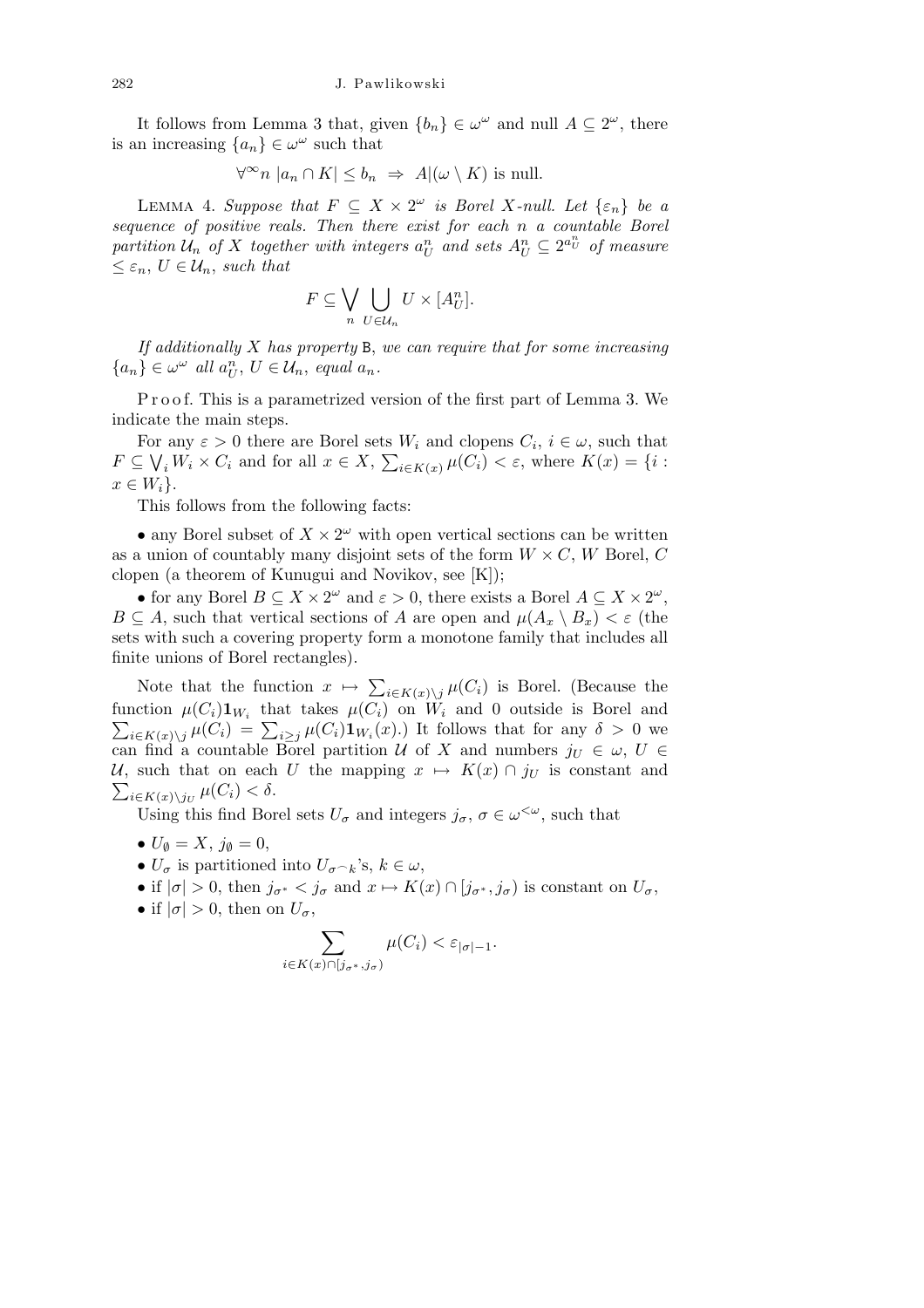If  $|\sigma| > 0$ , let

$$
B_{\sigma} = \bigcup_{i \in K(x) \cap [j_{\sigma^*}, j_{\sigma})} C_i, \quad x \in U_{\sigma}.
$$

This is a clopen set of measure  $\lt \varepsilon_{|\sigma|-1}$ , so we can find  $a_{\sigma} \in \omega$  and  $A_{\sigma} \subseteq 2^{a_{\sigma}}$ of measure  $\lt \varepsilon_{|\sigma|-1}$  such that  $B_{\sigma} = [A_{\sigma}].$ 

Now just note that

$$
\bigvee_i W_i \times C_i \subseteq \bigvee_{n>0} \bigcup \{U_{\sigma} \times [A_{\sigma}] : \sigma \in \omega^n\}.
$$

Up to some enumeration, we are done.

The following lemma is a version of Miller's [M1] result that additivity of measure is below number **b**. (See also [PR].)

Lemma 5. Add *⊆* B*.*

Proof. Let  $Y \in \text{Add.}$  Let  $Y \ni y \mapsto \overline{y} \in \omega^\omega$  be Borel with all  $\overline{y}$ 's increasing. Define  $F \subseteq Y \times 2^{\omega}$  by

$$
t \in F_y \Leftrightarrow \exists^{\infty} n \; \forall i < n \; t(\overline{y}(n) + i) = 0.
$$

Then *F* is Borel and *Y*-null, so  $A = F[Y]$  is null. Use Lemma 3 to find an increasing sequence  $\{a_n\}$  such that

$$
\forall n \ |K \cap a_n| \leq n(n-1)/2 \Rightarrow A | (\omega \setminus K)
$$
 is null.

We claim that  $\{a_n\}$  dominates all *y*'s. Indeed, suppose that  $\exists^\infty n \ \overline{y}(n) \ge a_n$ . Consider  $\mathbf{r}$ 

$$
K = \bigcup \{ [\overline{y}(n), \overline{y}(n) + n) : \overline{y}(n) \ge a_n \}.
$$

Then  $\forall n \mid K \cap a_n \mid \leq n(n-1)/2$  (we take to *K* below  $a_n$  at most  $n-1$ ) intervals).

It follows that  $A|(\omega \setminus K)$  is null. This is a contradiction because  $F_y \subseteq A$ and  $F_y | (\omega \setminus K)$  is  $2^{\omega \setminus K}$ . (Any element of  $2^{\omega \setminus K}$  can be extended to an element of  $2^{\omega}$  which on infinitely many intervals  $[\overline{y}(n), \overline{y}(n)+n)$  is constantly zero.)

*Proof of theorem.* By Lemmas 2 and 5,  $X \in \mathcal{B}$ . Let  $F \subseteq X \times 2^{\omega}$  be Borel *X*-null. We seek a point outside  $F[X]$ . Let  $\mathbf{Q} = \{t \in 2^\omega : \forall^\infty n \ t(n) = 0\}$ . Enlarging *F* if necessary we can assume that for all *x*,  $F_x = F_x + \mathbf{Q}$ . Use Lemma 4 to find an increasing  ${a_n} \in \omega^\omega$  together with a sequence  ${U_n}$  of countable Borel partitions of *X* such that for some  $A_U^n \subseteq 2^{a_n}$ ,  $U \in \mathcal{U}_n$ , of  $measure \leq 2^{-n}$ ,  $\overline{a}$  $\mathbf{r}$ 

$$
F \subseteq \bigvee_n \bigcup_{U \in \mathcal{U}_n} U \times [A_U^n].
$$

Let  $B_x^n$  be  $A_U^n$  for the unique  $U \in \mathcal{U}_n$  that covers *x*.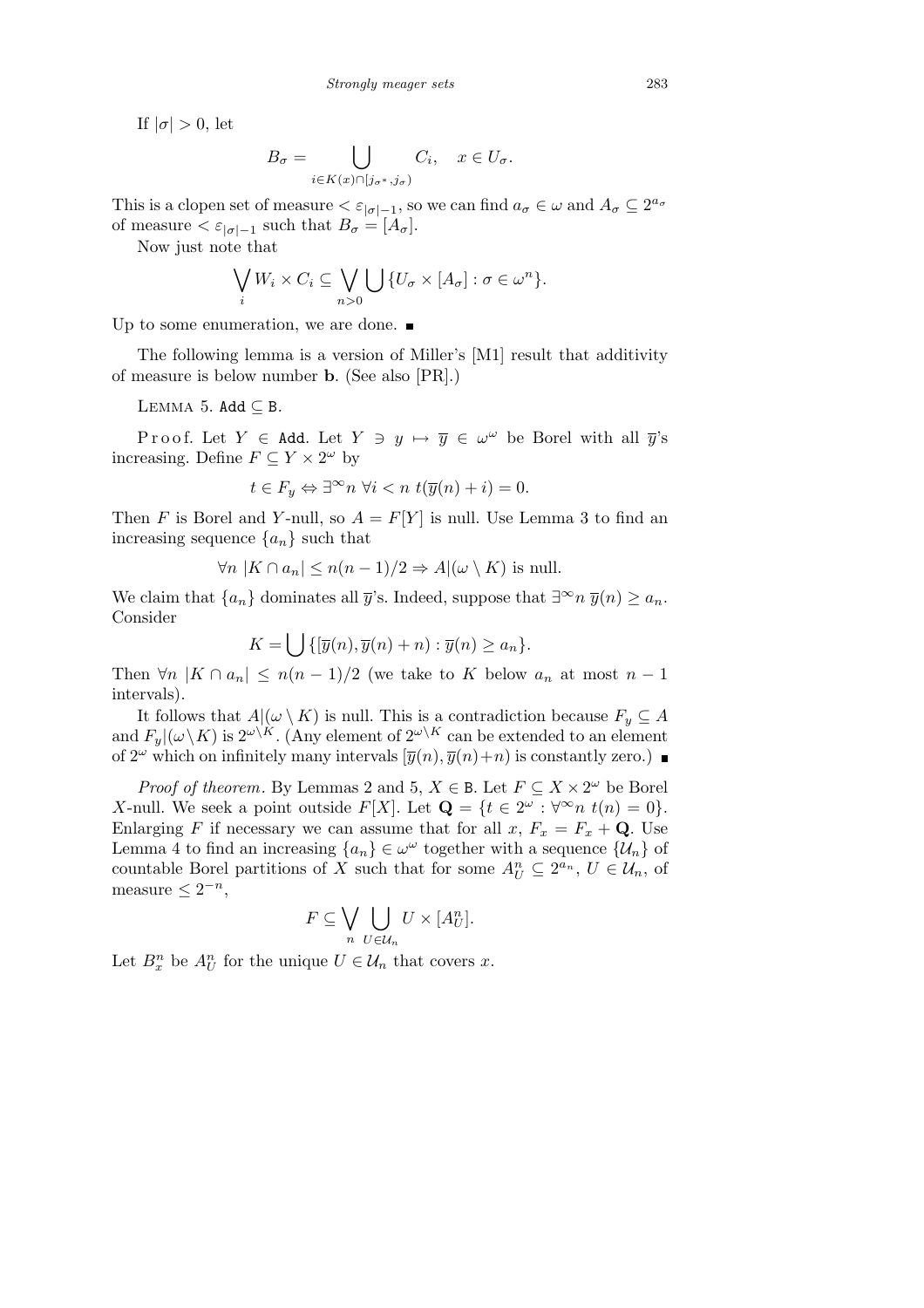Say that  $\sigma_0, \ldots, \sigma_k \in 2^{a_n}$  *have a diagonal* in  $A \subseteq 2^{a_n}$  if for some  $n_0 \leq$ *. . . ≤ nk−*<sup>1</sup> *≤ n*,

$$
\sigma_0 | a_{n_0} \cup \sigma_1 | [a_{n_0}, a_{n_1}) \cup \ldots \cup \sigma_k | [a_{n_{k-1}}, a_n) \in A.
$$

Say that  $t_0, \ldots, t_k \in 2^\omega$  have a diagonal in  $A \subseteq 2^{a_n}$  if  $t_0 | a_n, \ldots, t_k | a_n$  do. Define  $E \subseteq X \times (2^{\omega})^{\omega}$  by

$$
\langle t_0, t_1, \ldots \rangle \in E_x \Leftrightarrow \exists k \exists^{\infty} n \ t_0, \ldots, t_k \text{ have a diagonal in } B_x^n.
$$

Claim 1. *E is Borel and X-null.*

P r o o f. Let

$$
B_x^n(k) = \{ \langle \sigma_0, \ldots, \sigma_k \rangle \in (2^{a_n})^{k+1} : \sigma_0, \ldots, \sigma_k \text{ have a diagonal in } B_x^n \}.
$$

Then  $|B_x^n(k)| \leq 2^{a_n - n} 2^{a_n k} \cdot (1+n)^k$ . Indeed, there are  $\leq (1+n)^k$  possible sequences  $n_0, \ldots, n_{k-1}$ , and for each sequence we have  $|B_x^n|$  times  $2^{a_n k}$ possible choices for  $\langle \sigma_0, \ldots, \sigma_k \rangle$ .

So

$$
\mu([B_x^n(k)]) = |B_x^n(k)|/2^{a_n(k+1)} \le 2^{-n}(1+n)^k.
$$

It follows that

$$
\mu(E_x) \le \sum_{k} \prod_{m} \sum_{n \ge m} 2^{-n} (1+n)^k = 0. \blacksquare
$$

CLAIM 2. *There exist*  $\{t_i\} \subseteq 2^\omega$  *and a Borel partition*  $\{X_i\}$  *of*  $X$  *such that each*

$$
E_{xt_i...t_k}, \quad x \in X_i, \ k \ge i,
$$

*is null.*

Proof. Apply Lemma 1 with  $Y = \emptyset$  and  $F = E$  to find  $t_0 \in 2^{\omega}$  and Borel null  $X_1 \subseteq X$  such that the following sets are null:

$$
E_x, \quad x \in X_1,
$$
  

$$
E_{xt_0}, \quad x \notin X_1.
$$

Next apply Lemma 1 to  $Y = X_1$  and

$$
F = \bigcup_{x \in X_1} \{x\} \times E_x \cup \bigcup_{x \notin X_1} \{x\} \times E_{xt_0}
$$

to get  $t_1 \in 2^\omega$  and Borel null  $X_2 \subseteq X \setminus X_1$  such that the following sets are null:

$$
E_x, \t x \in X_2,
$$
  
\n
$$
E_{xt_1}, \t x \in X_1,
$$
  
\n
$$
E_{xt_0t_1}, \t x \notin X_1 \cup X_2.
$$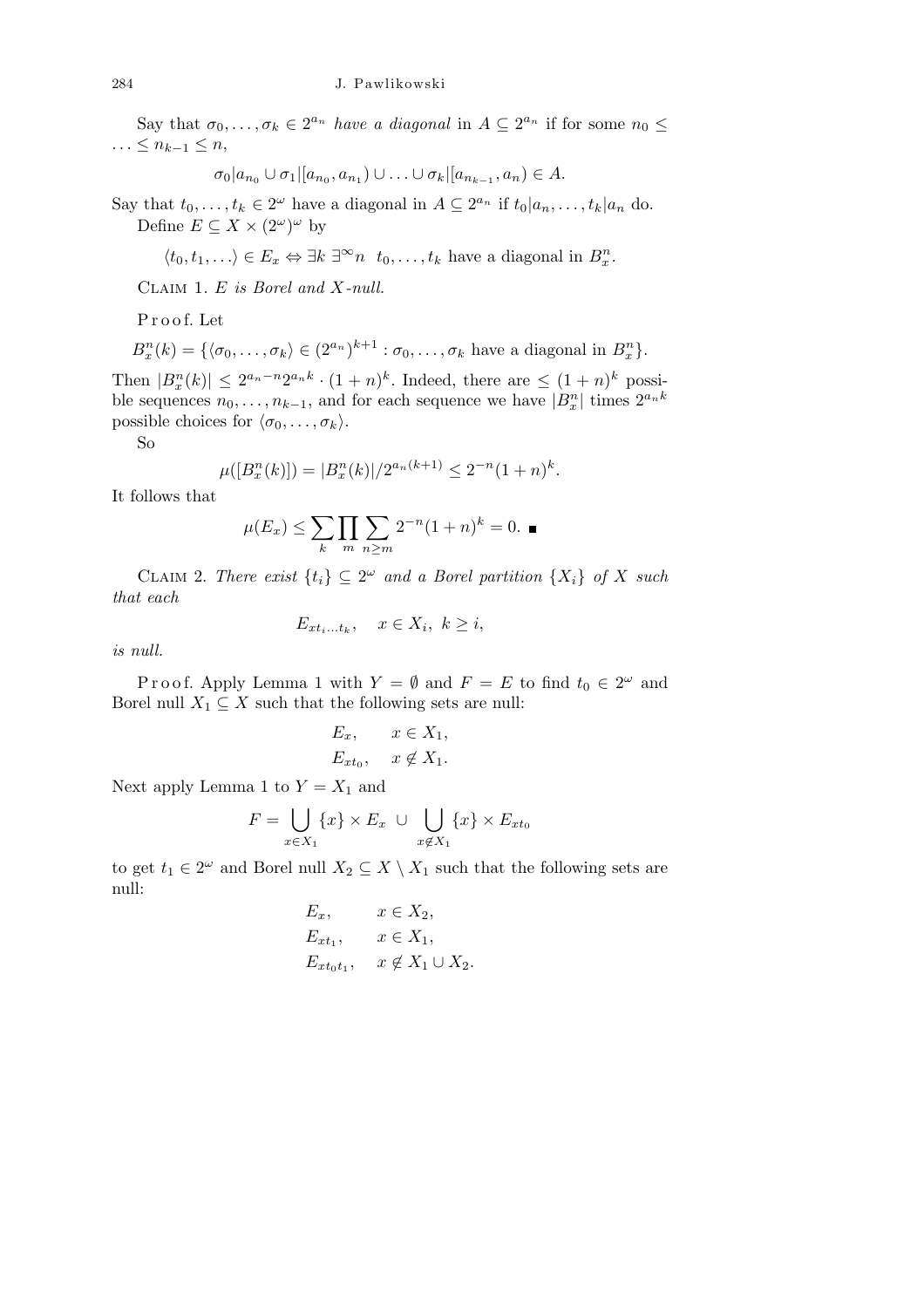Similarly find  $t_2 \in 2^\omega$  and Borel null  $X_3 \subseteq X \setminus (X_1 \cup X_2)$  such that the following sets are null:

$$
E_x, \t x \in X_3,
$$
  
\n
$$
E_{xt_2}, \t x \in X_2,
$$
  
\n
$$
E_{xt_1t_2}, \t x \in X_1,
$$
  
\n
$$
E_{xt_0t_1t_2}, \t x \notin X_1 \cup X_2 \cup X_3,
$$

etc. Finally, set  $X_0 = X \setminus$  $i>0$   $X_i$ .

It follows from Claim 2 that for  $x \in X_i$ ,

$$
\langle t_i, t_{i+1}, \ldots \rangle \notin E_x.
$$

Otherwise we would have  $E_{xt_i...x_k} = (2^{\omega})^{\omega}$  for some *k*.

Thus for  $x \in X_i$  and  $k \geq i$ ,

$$
\forall^\infty n \ t_i, \dots, t_k \text{ have no diagonal in } B_x^n.
$$

For all  $k$  and  $n$  let

$$
V_n^k = \bigcup_{i>k} X_i \cup \bigcup_{i \le k} \{x \in X_i : \forall m \ge n \ t_i, \dots, t_k \text{ have no diagonal in } B_x^m \}.
$$

Then for all *k*,  $V_n^k$ 's form an increasing Borel cover of *X*. By  $X \in \mathcal{B}$ , there is an increasing sequence  ${n_k}$  such that

$$
X \subseteq \bigwedge_k V_{n_k}^k.
$$

Let

$$
t = t_0 | a_{n_0} \cup t_1 | [a_{n_0}, a_{n_1}) \cup t_2 | [a_{n_1}, a_{n_2}) \cup \dots
$$

CLAIM 3.  $t \notin F[X]$ .

Proof. Fix  $x \in X_i$ . Since  $\forall^{\infty} k \ x \in V_{n_k}^k$ , for all sufficiently large  $k \geq i$ and  $n \geq n_k, t_i, \ldots, t_k$  have no diagonal in  $B_x^n$ . Hence,

$$
t_i|a_{n_i} \cup t_{i+1}|[a_{n_i}, a_{n_{i+1}}) \cup \ldots \cup t_k|[a_{n_{k-1}}, a_n] \notin B_x^n,
$$

and thus

$$
t_i|a_{n_i} \cup \bigcup_{k>i} t_k|[a_{n_{k-1}}, a_{n_k}) \notin \bigvee_n [B_x^n].
$$

It follows that *t* ∉  $F_x$ . ■

NOTE. We have really proved that if  $X \in B$  has all its null subsets in Cov, then  $X \in \text{Cov}$ . The crucial Lemma 1 goes through because if  $Y \in \text{Cov}$ , then for all Borel *Y*-null  $F \subseteq Y \times 2^{\omega}$ ,  $\mu^*(2^{\omega} \setminus F[Y]) = 1$ . (Otherwise we could find in  $F[Y]$  a perfect set *P* of positive measure. Then  $D = F \cap (Y \times P)$ would be a Borel *Y*-null subset of  $Y \times P$  such that  $D[Y] = P$ . This would yield a similar subset of  $Y \times 2^{\omega}$ .)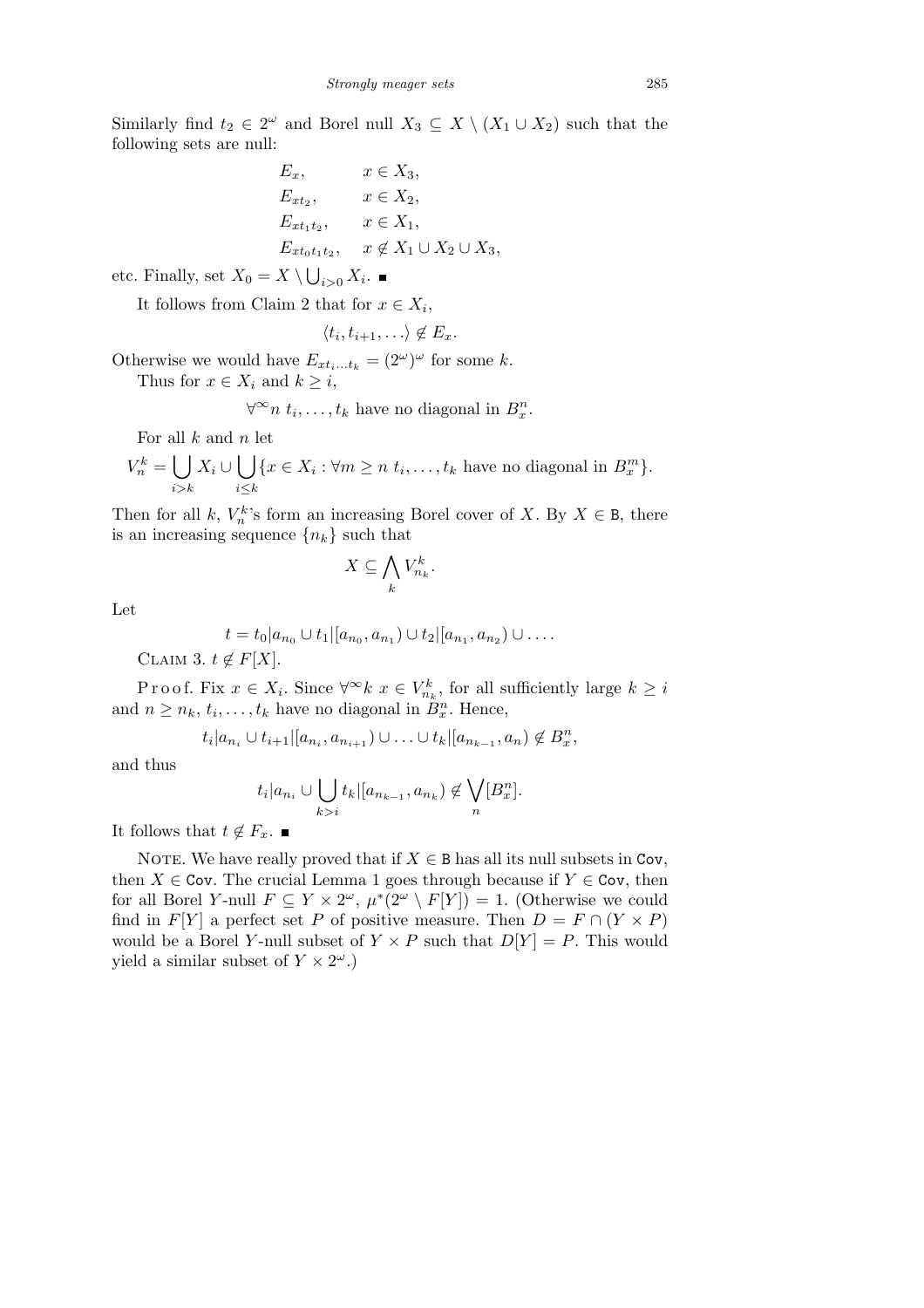Note also that if  $X \in \mathcal{B} \cap \mathcal{C}$ ov, then  $2^{\omega} \setminus F[X]$  contains a perfect set for all *X*-null  $F \subseteq X \times 2^{\omega}$ . (It is enough to require in Lemma 4 that  $A_U^n$ 's have measure  $\leq 2^{-2n}$  and consider  $B_U^n = \{ \sigma \in 2^{a_n} : \exists \tau \in A_U^n \sigma | K = \tau | K \},\$  where *K* is a fixed co-infinite subset of  $\omega$  such that  $\forall n \mid a_n \setminus K \mid \leq n$ . Then  $B_U^n$  is A is a fixed co-finitude subset of  $\omega$  such that  $\forall n | a_n \setminus A | \leq n$ . Then  $D_U^{\omega}$  is<br>a subset of  $2^{a_n}$  of measure  $\leq 2^{-n}$ . If  $X \times \{t\}$  avoids  $\bigvee_n \bigcup_U U \times [B_U^n]$ , then  $\{s \in 2^\omega : s | K = t | K\}$  is a perfect set disjoint from  $F[X].$ 

We cannot drop B in the above remark. If we add  $\omega_2$  random reals to a model of CH then the ground model reals constitute a counterexample. (Use the fact that a random real does not add a perfect set of random reals.)

We cannot require in the theorem that  $X \in \text{Add}$ . It is enough to take for X a Sierpinski set and for *F* the diagonal in  $X \times X$ . There is however no ZFC example for this. Indeed, suppose the Dual Borel Conjecture holds, i.e. all strongly meager sets, hence also all Cov sets, are countable. Suppose also that every uncountable set has an uncountable null subset. (Both assumptions are true when  $\omega_2$  Cohen reals are added to a model of CH, see [C].) If all null subsets of *X* are in Cov, then they are all countable by the first assumption. So *X* has no uncountable null subsets, and thus *X* itself is countable by the second assumption. It follows that  $X \in$  Add.

Suppose that all null subsets of *X* are in Cov. Does it follow that *X* is strongly meager? We have the following partial result:

PROPOSITION. Let X have property B. Let  $D =$  $\ddot{\phantom{0}}$  $E_k[B_k], B_k \subseteq 2^{L_k}$ , *where*  $L_k \subseteq \omega$ ,  $k \in \omega$ , are pairwise disjoint. Suppose for every finite  $F \subseteq 2^\omega$ ,  $D + (X \cap (D + F)) \neq 2^{\omega}$ . Then  $D + X \neq 2^{\omega}$ .

P r o o f. Choose  $t_0 \in 2^{\omega}$  and inductively  $t_n \in 2^{\omega}$  so that

$$
t_n \notin D + (X \cap (D + \{t_0, t_1, \ldots, t_{n-1}\})).
$$

Then for all  $x \in X$ ,

$$
\forall^{\infty} n \ x \notin D + t_n.
$$

Indeed, if  $x \in D + t_n$  and  $m > n$ , then  $t_m \notin D + x$ , so  $x \notin D + t_m$ . Let

$$
U_k^n = \{x : x \notin D + t_n \Rightarrow \forall m \ge k \ x | L_m \notin B_m + t_n | L_m \}.
$$

Then for all *n*,  $U_k^n$ 's form an increasing Borel cover of *X*. So *X*  $\subseteq$  $\mathbf{v}$  $U_{k_n}^n$ for some increasing sequence  $\{k_n\}$ . Then for all x,

$$
\forall^{\infty} n \ \forall k \geq k_n \ x | L_k \notin B_k + t_n | L_k
$$

(remember that  $\forall^{\infty} n \ x \notin D + t_n$ ).

So for all *x*,

$$
\forall^{\infty} n \ \forall k \geq k_n \ t_n | L_k \notin B_k + x | L_k.
$$